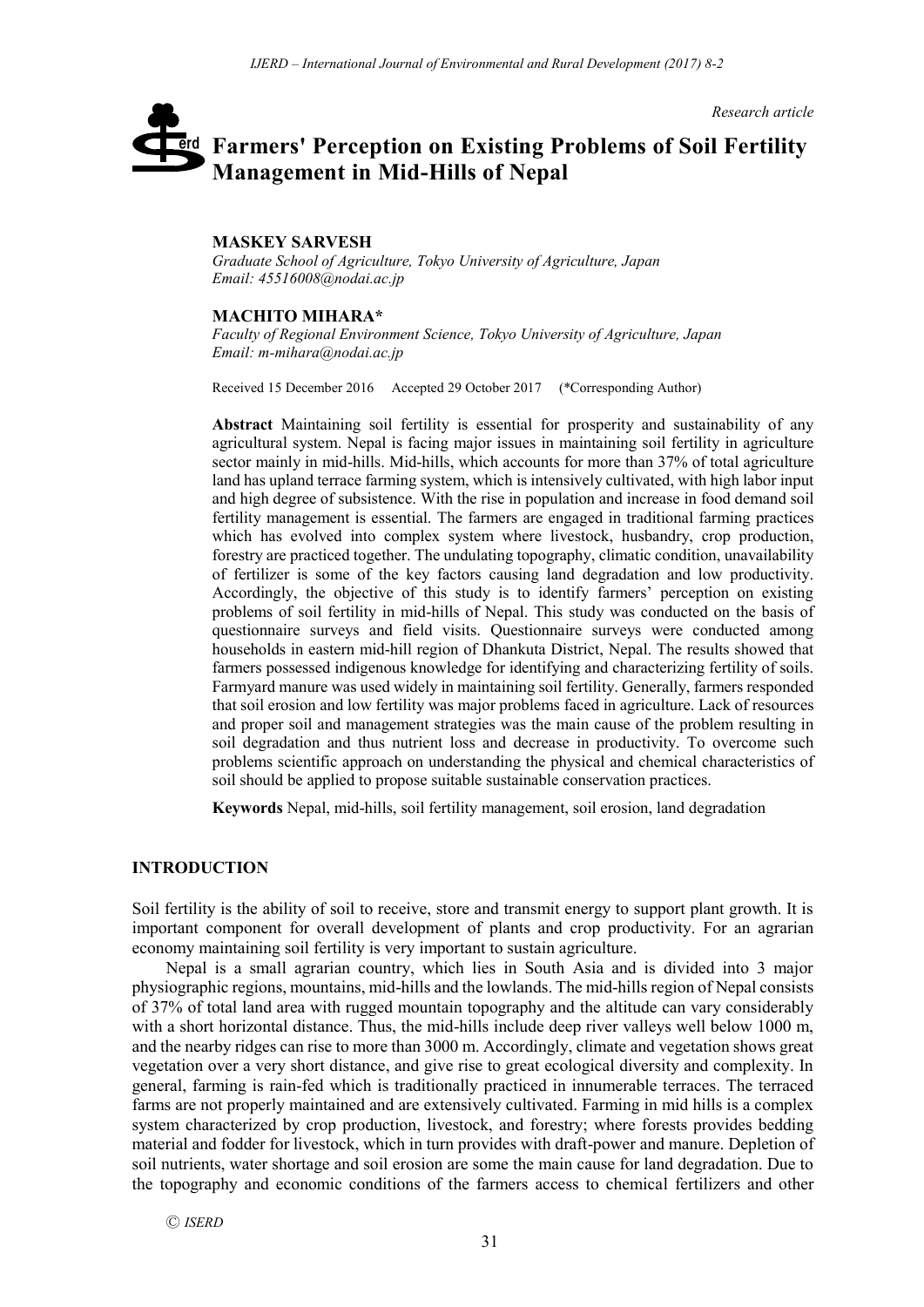technologies are very limited. Soil fertility is largely maintained through the application of compost and manure but in recent years a decline in soil fertility has been reported (Shrestha et. al., 2000). Even though over the years, research in enhancement of soil fertility and conservation has been done (Keatinge et al., 1999; Acharya et. al., 2000) and in addition significant amount of relevant indigenous knowledge has been recorded (Thapa et. al., 1997), there has been decrease in soil fertility and is a major concern for the farmers (Turton et. al., 1995). There has also been limitation of farmers in adoption of new techniques by farmers (Shrestha et. al., 2000).

Therefore, the objective of this study is to discuss the understanding of farmers' perception on soil fertility, soil management and conservation strategies in the research site.

#### **METHODOLOGY**

#### **Site Description**

This study was conducted from September to November 2016 in 5 different VDC (Village Development Committees) of Dhankuta district. The five VDC were Dandabazar, Budhimorang, Pakhribas, Hattikarkha and Batah. These VDC were chose on the basis of agricultural land area, population engaged in agriculture and agricultural productivity importance The topography of Dhankuta district is hilly with minimum elevation at 120 m to highest at 2702 m. Dhankuta district is a major agricultural region with more than 83.45% of people engaged in agriculture whereas the national average is 65.6%. The agricultural land has been categorized into khetland (irrigated lowlands) and bariland (upland) and the district's major crops are maize, paddy, wheat, potato, millet, legumes, ginger, tea, cardamom, sugarcane, vegetables, orange etc. depending on the type of land. Livestock forms an important part of agriculture with different animals like cows, buffalo, pigs, goat, sheep, chicken etc. been reared. Livestock is an important income source and makes significant contribution to GNP in agricultural sector. The soil of the district is defined as the alluvial, residual and clay mixed sandy soil according to the elevation as well as the topographic physiology**.**





| Elevation (m) | $0 - 500$ | 500-1.000 | 1.000-1.500 | 1.500-2.000 | 2,000-2,500 2,500-2,693 |      |  |
|---------------|-----------|-----------|-------------|-------------|-------------------------|------|--|
| Area (ha)     | 11823     | 30998     | 29002       | 13915       | 13 31                   | 78   |  |
| Area $(\% )$  | 13.31     | 34.91     | 32.66       | 15.67       | 3.36                    | 0.09 |  |

**Table 1 Topography distribution of study area**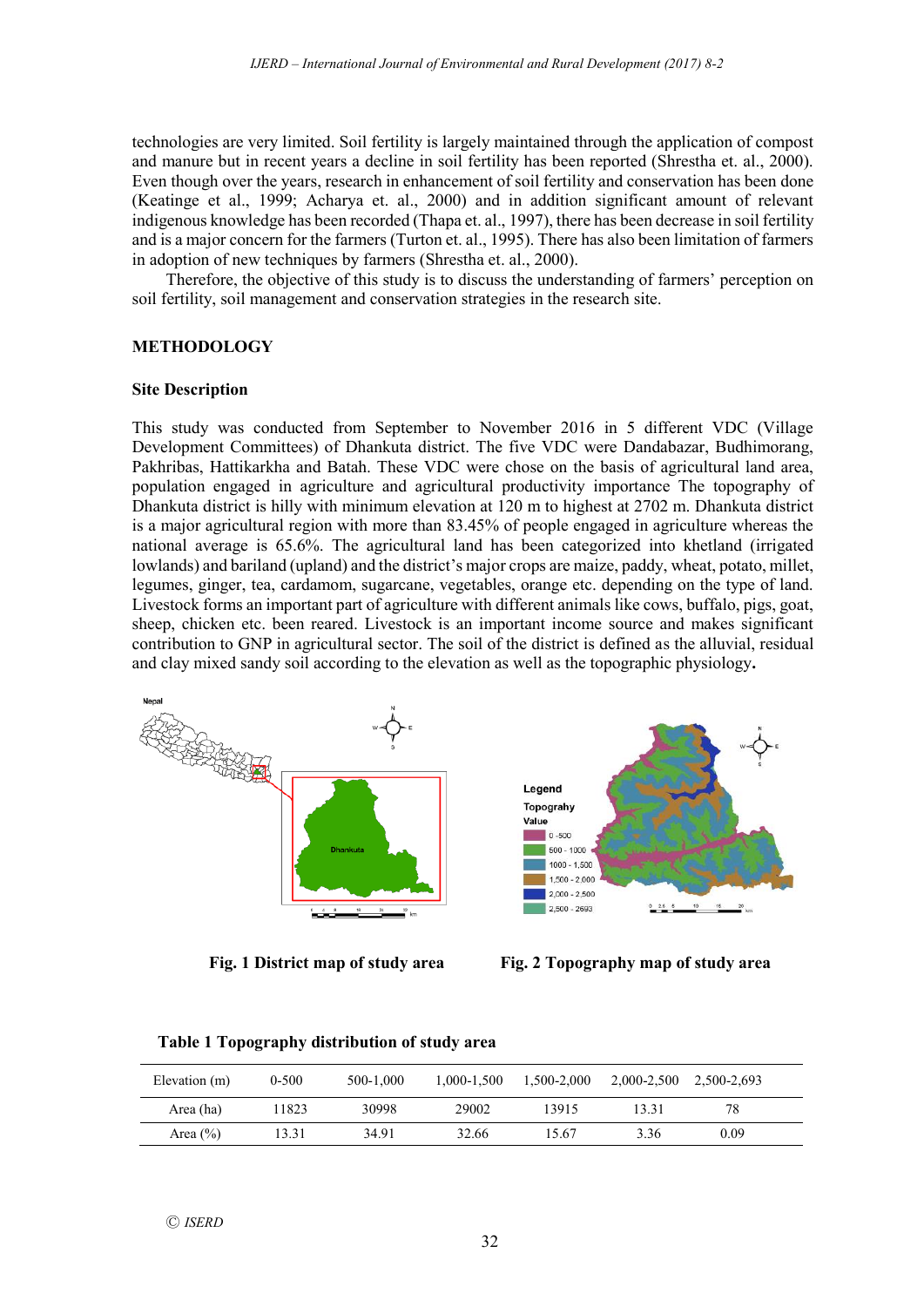## **Household Interviews**

Interviews were conducted in five VDC of Dhankuta district. Total of 35 farmer representatives of 5 villages were selected for the interview. To minimize the errors due to possible lack of knowledge in managing the fields, only those farmers who owned the field were interviewed excluding farmers working in rented fields. Questionnaire was designed to understand farmers` perception on fertility of soil, soil fertility management and problems faced in agriculture and conservation practices.

In this study descriptive statistics, graphic analysis and simple tabulation were used to summarize the data observed.

| Category                                 | Related questions                                          | Details                                                         |  |  |
|------------------------------------------|------------------------------------------------------------|-----------------------------------------------------------------|--|--|
| Basic information of<br>household        | -General information                                       | Name, Age, Gender, Numbers of family members<br>and Address     |  |  |
| Farmers' perception of soil<br>fertility | -Degree of soil fertility                                  | Physical characteristics (color, hardness etc.)                 |  |  |
| Crop cultivated                          | -Types of crop                                             | Rice, wheat, maize, tubers, vegetables                          |  |  |
| Water resources                          | -Source of irrigation water                                | Rainwater, river, springs, groundwater                          |  |  |
| Soil fertility practice                  | -Kinds of practice                                         | Fertilizer, farmyard manure, compost, green<br>manure etc.      |  |  |
| Soil degradation                         | -Soil erosion effect<br>-Severity                          | Decrease in land productivity, nutrient loss,<br>sediment vield |  |  |
| Soil erosion management                  | -Erosion management practices<br>and conservation measures | Terracing, buffer strip, mulching etc.                          |  |  |

|  | Table 2 Questions in the questionnaire sheet |  |  |  |  |
|--|----------------------------------------------|--|--|--|--|
|--|----------------------------------------------|--|--|--|--|

## **RESULTS AND DISCUSSION**

#### **Problem of Soil Erosion and Soil Erosion Management Practices**

According to Turton et. al., (1997) soil erosion is one of the major causes that threaten soil sustainability in Nepal. Also, soil loss through surface erosion from hilly agricultural land varies from less than two tons per hectare per year to a high soil loss of 105 tons per hectare (Acharya et. al., 2007). Due to mountainous physiography, poorly managed sloppy terraces, and degraded rangelands, erosion on these lands are highest. Interviews with the farmer shows different problems faced in agriculture in the research site (Fig. 3). 45% and 25% of respondent answered that soil erosion and low fertility respectively were the major problem faced. Other problems such as, landslide, disease and pest were also observed. Annual loss of soil from soil erosion in Nepal is estimated to range between 182 to 708 ton/year (MOEST, 2006). The forest area has been converted into degraded lands and the vegetation cover is extremely low in some areas. Also, landslides are common phenomena in the geologically fragile hills thereby increasing the area of degraded lands.



**Fig. 3 Different kinds of problems faced**

Figure. 4 show farmers perception on the severity of soil erosion in the research site. The results show that severity of erosion is not alarming. But, the study of Turton et. al., (1997) suggested that although farmers responded unchanged or increased soil fertility, soil analysis showed critical level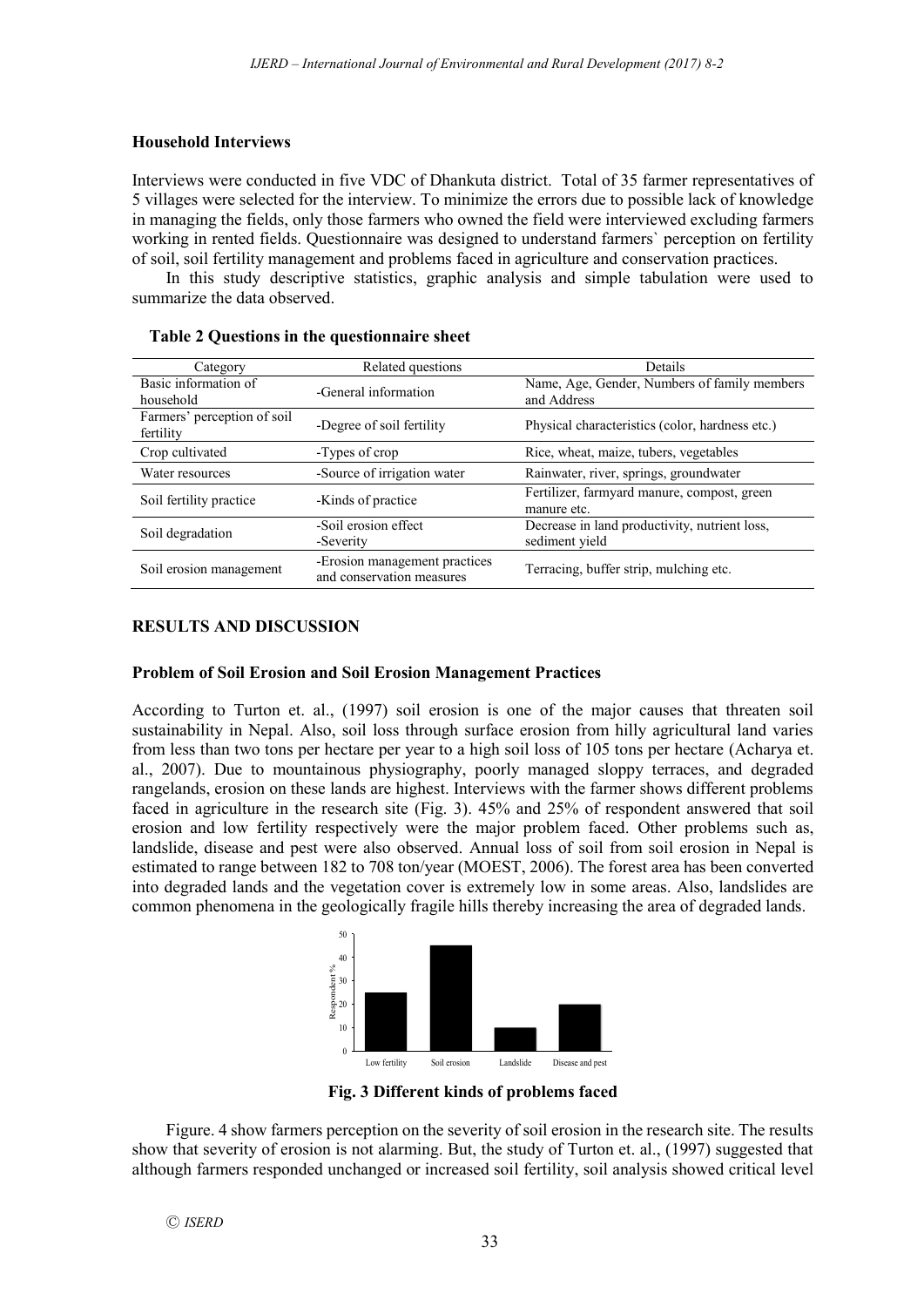of soil fertility. Therefore, there is need to know the amount of erosion and the factors contributing to it so that required conservation strategies could be applied. Most of the respondent answered that soil erosion led to decrease in productivity followed by soil degradation, nutrient loss and sediment yield (Figure. 5)



High soil erosion and low fertility can be result of soil conservation and soil fertility management practices. Farmers did have the concept and understanding of soil erosion and practiced various soil erosion management practices (Fig. 6). Due to topography, 69% of the farmers replied that they were practicing terrace farming where steep slopes were converted into terraces. These slopes were not properly made and managed which further increases the possibility of soil erosion.





Farmers also practiced the construction of buffer strips to minimize the soil erosion and loss of nutrients. Mulching using crop residues were also observed. Most of the farmers understood the importance of conservation of their fields, but only small part of their fields was under conservation. 88% of farmers replied that they have some kinds of conservation strategies applied in 25% of their land area, whereas 12% replied that they did not had any conservation methods applied (Fig. 7).

The reason for low conservation practices can be related to weak economic conditions, lack of knowledge and training in conservation strategies among the farmers. When asked, only 23% of the farmers had any or some kind of training participation in conservation strategies.

#### **Dependence on Rainwater**

Water is an essential factor in maintaining soil fertility and increasing the productivity. Nepal is rich in water resources with series of rivers and streams flowing down from the mountains, but due to lack of infrastructures farmers have to depend on rainwater for agriculture. 60% of farmers replied that they were dependent on rainwater for irrigation (Fig. 8). Dhankuta district receives an avg. rainfall of 2100 mm with rains at peak between the month of June and July (Fig. 9). Apart from the rainy season there is scarcity of water. Erratic pattern of rainfall is also a concern for the farmers. Water conservation strategies should be adopted for supply of water during the dry seasons.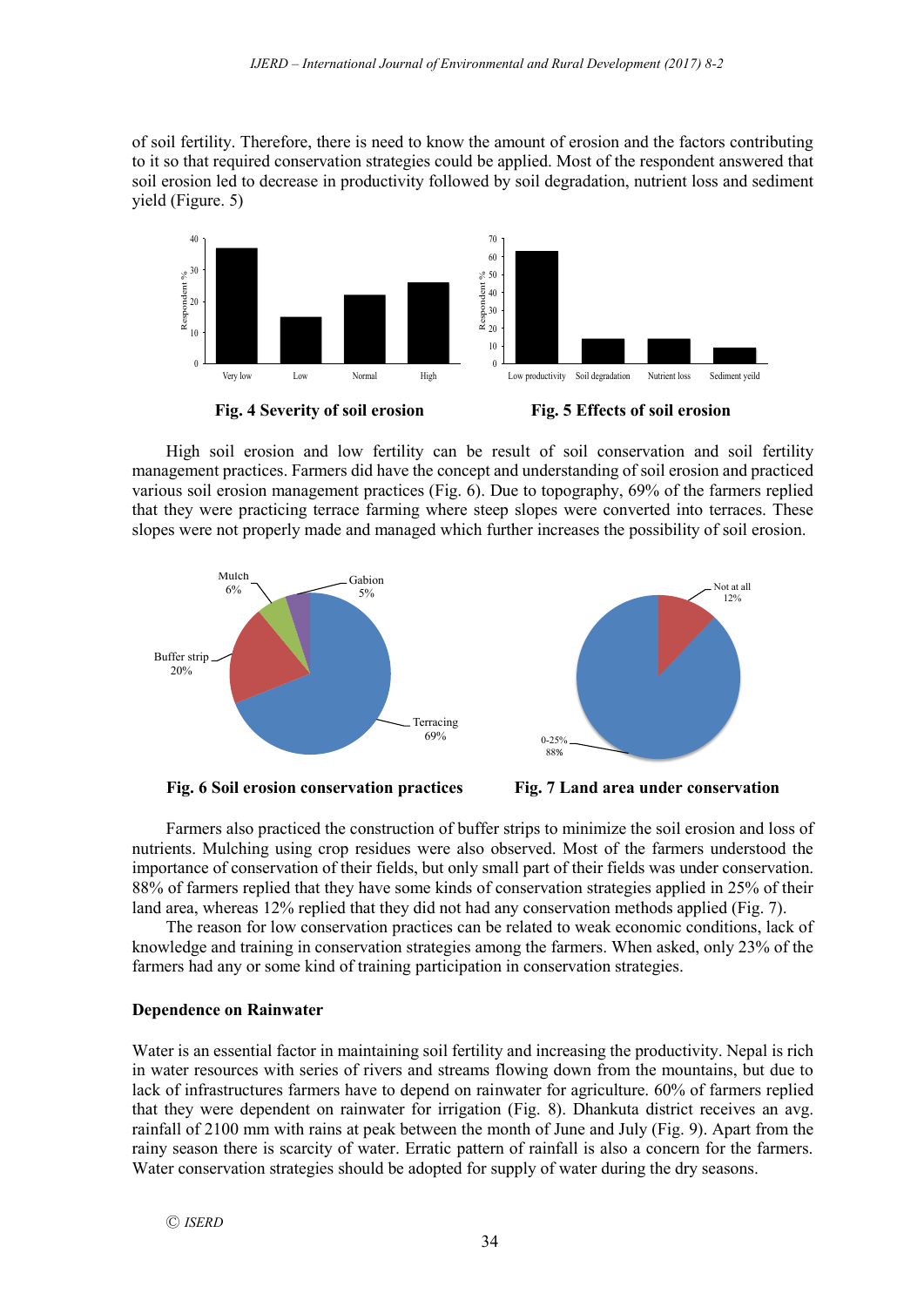



#### **Soil Fertility Management Practices**

Farmers indicated using conjunction of farmyard manure (FYM) and chemical fertilizer as a major supplement for managing soil fertility. Other practices, such as green manure, legumes were also used (Fig. 10). Farmers for making farmyard manure used indigenous method. Table 3 shows the amount of FYM applied, application frequency and preparation period of FYM. Farmers used leaves, shrubs, and other organic material together with crop residues and bedding material to make farmyard manure. Manure from cows, buffaloes, pigs, goat, poultry were widely used. Due to deforestation and lack of fodder for the livestock, the quality and the quantity of farmyard manure have decreased. Also, the amount of farmyard manure applied was directly related to the number of livestock owned. The improper handling and making of farmyard manure has resulted in loss of nutrients. Shrestha et. al., (2009) suggested that soil fertility is largely maintained through the application of compost and manure but in recent years a decline in soil fertility has been reported. Also, improper handling of manure can lead to environmental and health problems through surface runoff and leaching of nutrients and pathogenic microorganism (Ishikawa et. al., 2012).

The most common form of chemical fertilizers used were urea and DAP (Di-Ammonium phosphate). Although farmers considered chemical fertilizers easy to transport, store and use, cost and availability was a major concern. Farmers were unaware of appropriate timing and amount of fertilizers applied.



**Fig. 10 Different soil fertilizer application**

#### **Table 3 Respondent % for application amount, frequency and preparation period of FYM**

| FYM (ton/ha)              |       | Application of FYM | (times/year) | Preparation period |     |
|---------------------------|-------|--------------------|--------------|--------------------|-----|
| Less than 1 ton/ha $55\%$ |       | 1 time/year        | 20%          | 3 months           | 10% |
| 1-2 ton/ha                | 18%   | 2 times/year       | 60%          | 6 months           | 61% |
| $2-3$ ton/ha              | 20%   | 3 times/year       | 17%          | 9 months           | 19% |
| Not available             | $7\%$ | 4 times/year       | 13%          | 12 months          | 10% |